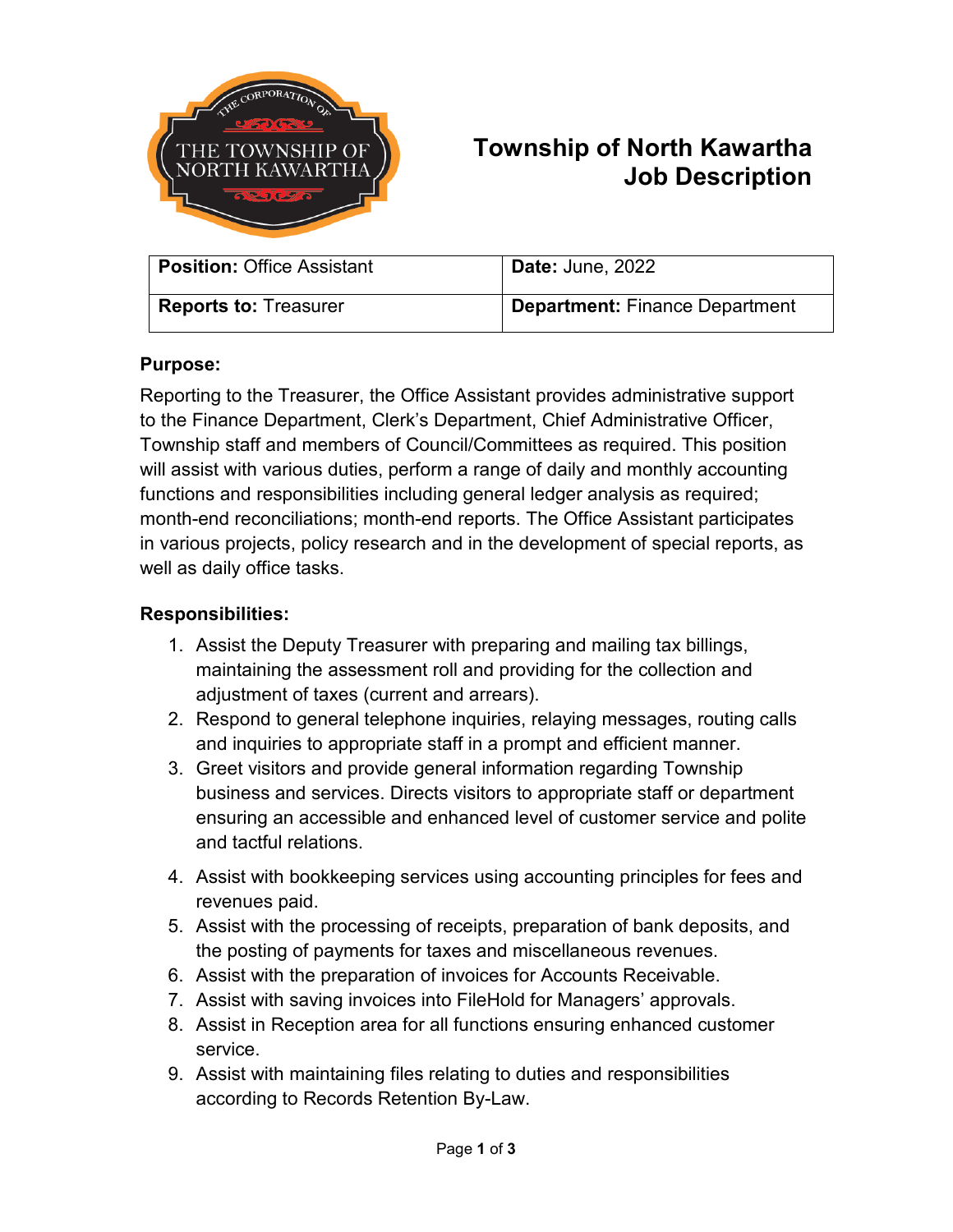- 10.Maintain and ensure the security and confidentiality of all records and personal information under the control of the Corporation of the Township of North Kawartha in accordance with legislation.
- 11.Assist with monthly G/L reconciliation as required.
- 12.Participate in all aspects of the Occupational Health and Safety Act, and maintain knowledge of municipal policies.
- 13.Any other duties as assigned through immediate supervisor.

# **Supervision:**

This position does not have any supervisory responsibilities.

## **Working Relationships:**

| Internal: | Council<br><b>Municipal Staff</b>                                       | Manager and colleagues                                                |
|-----------|-------------------------------------------------------------------------|-----------------------------------------------------------------------|
| External: | <b>General Public</b><br><b>Solicitors</b><br><b>Municipal Auditors</b> | <b>Municipal Government</b><br><b>Provincial and Federal Agencies</b> |

## **Skills and Competencies:**

- Visual and mental concentration to multitask
- Strong oral and written communication skills
- Self-directed with ability to work independently
- Strong organizational ability
- Strong attention to detail
- Ability to prioritize tasks
- Ability to deal with frequent interruptions and competing priorities
- Sense of collaboration and ability to work in a team environment
- Time management skills and ability to work under deadlines
- Excellent customer service and public relations skills
- Strong computer literacy
- Familiarity with accounting software
- Proficiency with financial calculations

#### **Knowledge, Training and Qualifications:**

- Education in a related field and/or equivalent experience.
- Knowledge of word processing, spreadsheet, email, internal and related software programs.